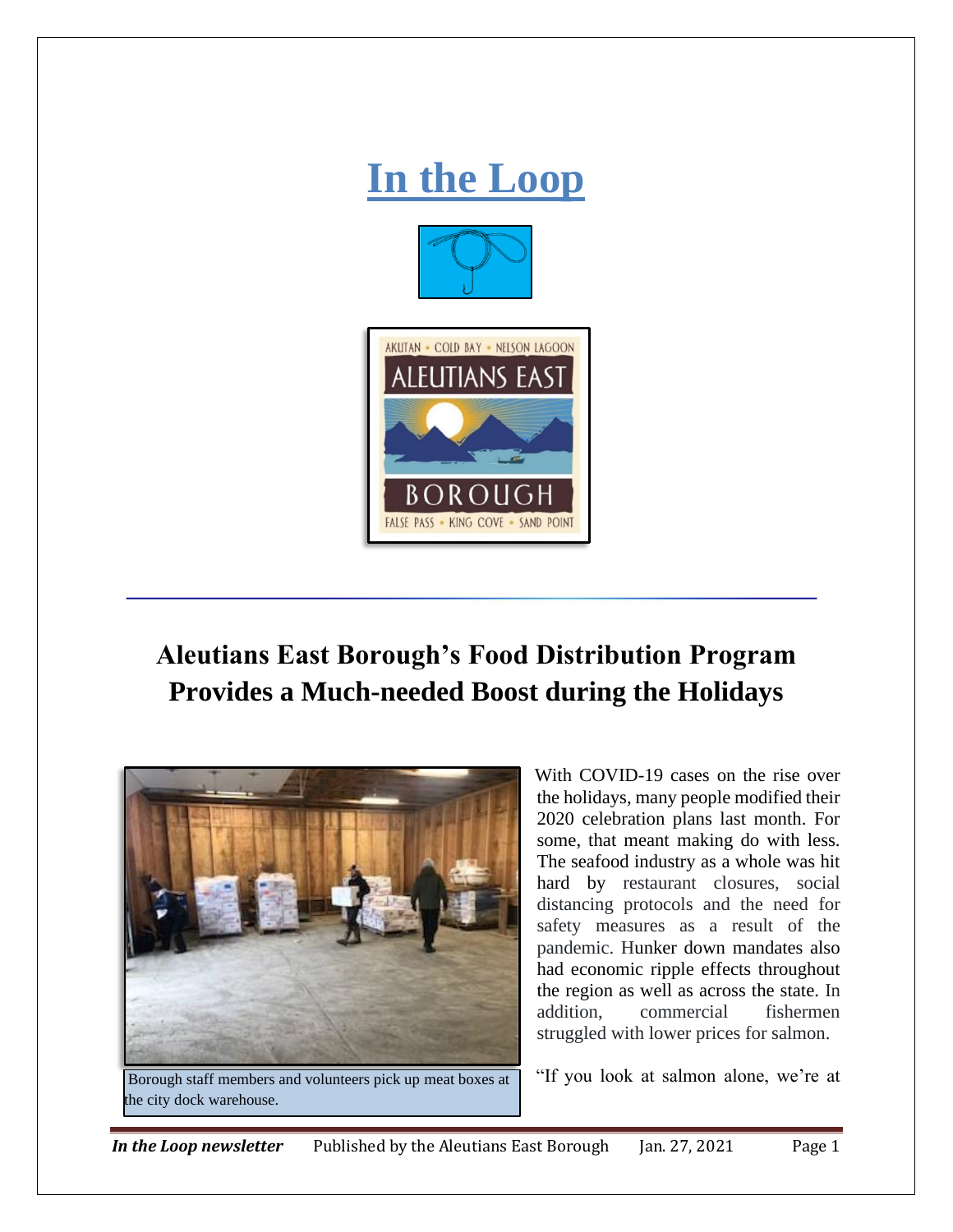probably 50% of last year's income," said Aleutians East Borough Mayor Alvin Osterback.

Few would argue that 2020 was a tough year. After the Borough provided stimulus funds and other grant programs to those who qualified, the AEB Administration and the Assembly discussed additional ways to help households in the region with remaining CARES Act funds. During a recent visit to the grocery store, Mayor Osterback saw two women in the meat section looking at packages of steak, which sparked an idea.

"I was thinking maybe we should provide meat boxes," he said. "That's probably one of the most expensive things to buy in the bush."

So, in the holiday spirit of giving, the Aleutians East Borough initiated its food distribution program in December. Staff members and volunteers worked tirelessly to make the holidays a little brighter during an otherwise challenging season. Boxes of food containing an array of chicken, pork and beef products were sent to Akutan, Nelson Lagoon, False Pass, Sand Point, King Cove

and Cold Bay. Gift cards/store credit for food retailers were also provided to households within the Borough.

In Sand Point, after obtaining a list of currently-occupied households, a group of eight Borough staff members and volunteers met the freighter at the city dock, as harbormaster Douglas Holmberg controlled access. Staff and volunteers checked off vehicles as they were receiving boxes. Staff and volunteers included Borough Assembly Member Denise Mobeck, AEB Clerk/Planner Tina Anderson, Borough Maintenance Director Emil Mobeck, Christian Anderson-Nutt, Jonni Pilcher, Jack Jaeger and his stepson, Deven Osterback.



Borough Assembly Member Denise Mobeck, AEB Maintenance Director Emil Mobeck and other volunteers bring meat boxes to household members lined up in vehicles on the city dock.

"There was a line of vehicles all the way back to the first gear shed. We had a fairly good flow of cars," Anderson said.

Assembly Member Denise Mobeck handed out the gift certificates. Volunteers Dennis and Rayette McGlashan delivered boxes and gift certificates to elders. Overall, assisting with this effort was rewarding for those involved.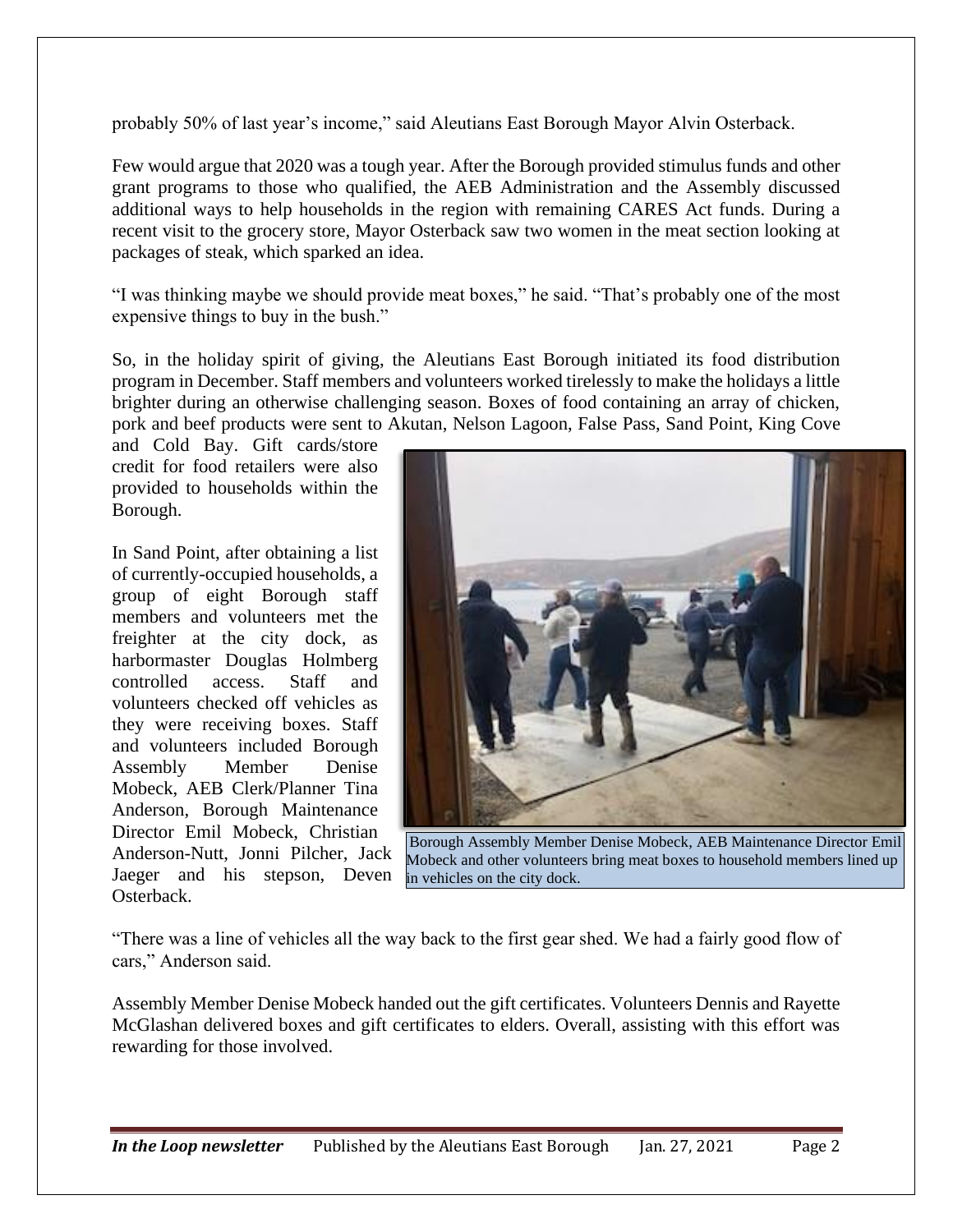"It made me feel really good," said Emil Mobeck. "It was nice to be part of this and helping people in need."



(From left to right) Volunteer Jonni Pilcher, Borough Clerk/Planner Tina Anderson and volunteer Christian Anderson-Nutt check off household members from a list as vehicles drive by to pick up meat boxes.

"There are a lot of people who are struggling to make ends meet," Anderson said. "Providing them with groceries, and meat boxes, which are very expensive here, was really appreciated. It was awesome to be part of that."

In King Cove, staff members and volunteers, joined forces for a similar effort, picking up the meat boxes from the freighter at the dock and setting up a drivethrough style distribution center at the old school parking lot. Staff members and volunteers included Borough Accounting Clerk Jacki Brandell, Lonnie Brandell, Assembly member Chris Babcock, Nelson Brandell, Jaden Brandell, Carisa Brandell, Waylon

Brandell and Brennen Larsen. Cars looped around to pick up boxes and gift certificates.

"Everybody was very appreciative and thankful," said Jacki Brandell.

"I was able to see almost everyone in town – people who I haven't seen in months (due to the pandemic). I really enjoyed that."

In Cold Bay, AEB Terminal Manager Kurt Uttecht picked up the meat boxes from the airport after they arrived via Alaska Airlines. He and Howie Walcott delivered them to households throughout the community.

"We're all very grateful," said Cold Bay Mayor Harold (Hap) Kremer.

Kerri Newman delivered the gift cards to Cold Bay households a couple of weeks later. Uttecht said everything went very well.

In Akutan, the Borough Airport Operations Assistant Hugh Pelkey picked up and delivered the meat boxes to households throughout the community. Akutan Corporation Manager April Pelkey worked with the Borough to provide store credit for households at the McGlashan store.

"We kept a list," April Pelkey said. "I did a separate individual store account under each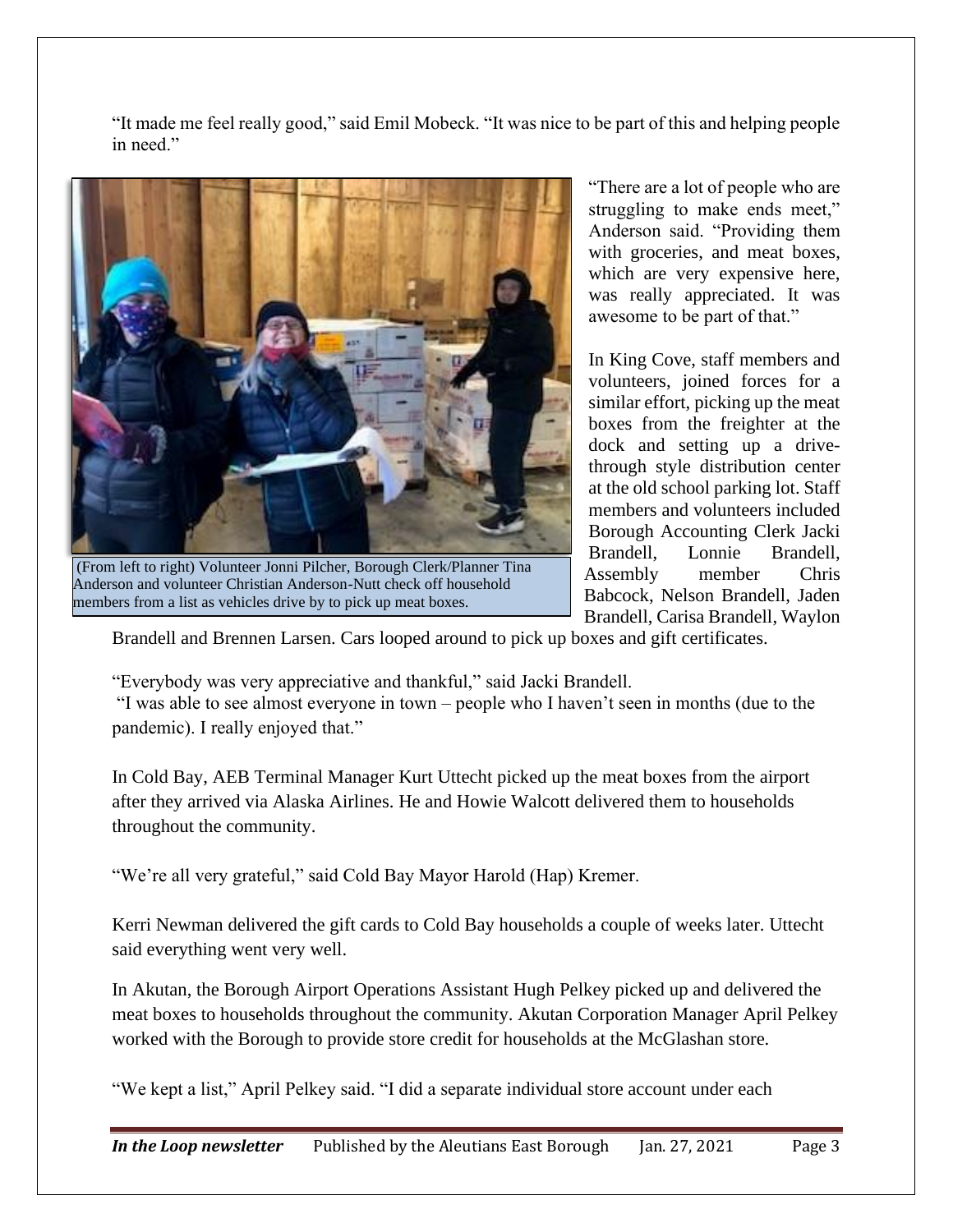household's name for grocery items. A lot of people were happy."

False Pass Mayor Nikki Hoblet and her partner, Rey Vega, met Precision Air at the airport when the meat boxes arrived, filling up the back of their truck.

"We drove around town and handed them out, house by house," Hoblet said. "They were pretty heavy. There was a lot of meat. Everyone was very excited and thankful."

When the boxes arrived at the Nelson Lagoon airport, Assembly member Samantha McNeley and Angela Johnson loaded them in a truck and delivered them to households throughout town. McNeley said for some people, receiving the boxes was an emotional experience.

"We opened one of them up to show them what they were getting, and they were almost in tears because it was so unexpected," she said. "They were very thankful, and couldn't believe they were getting this box."

McNeley said many people in Nelson Lagoon started cooking some of meat later that evening.

"People couldn't wait to have some of their food," McNeley said. "They haven't had meat like that in a while."

To date, the Borough spent about \$887,000 on the food distribution program to help make sure families and individuals could enjoy delicious meals over the holidays.

"Overall, we're proud that the program was successful," said Borough Administrator Anne Bailey, "and we hope that it really helped households within the Borough."

"I think people were really happy about it," Mayor Osterback said. "It was great to have the Assembly and staff involved with this program to get it done."

The Borough allocated finances to a variety of other programs with CARES ACT funding. The AEB spent \$467,964 on the Borough's Emergency Assistance & Economic Stimulus grant program. In addition, The Borough also disbursed \$100,000 on its Non-Profit Civic Organization program grant to help offset the negative economic impacts from the COVID-19 pandemic.

If you'd like to subscribe, please email [ltanis@aeboro.org](mailto:ltanis@aeboro.org) .